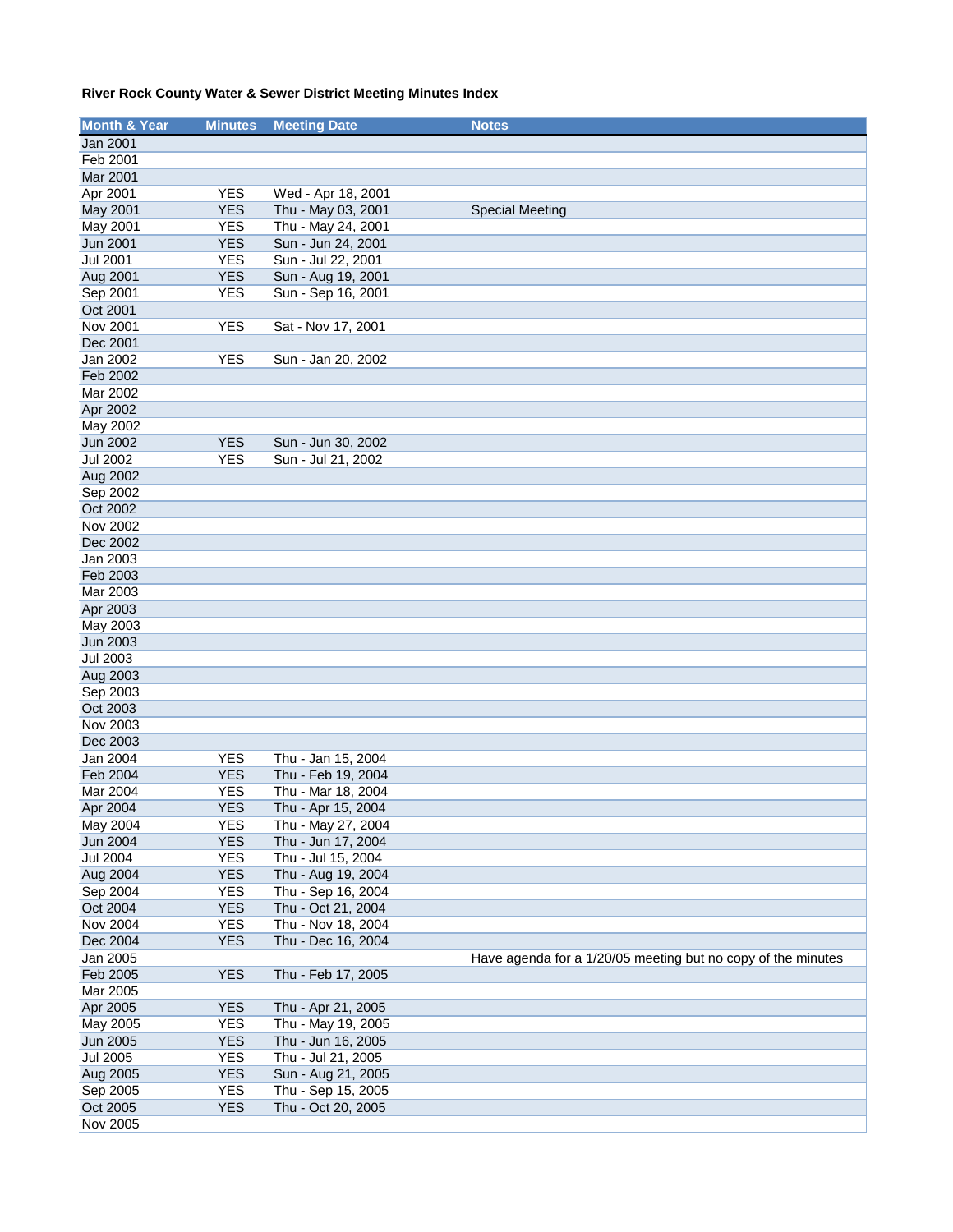| <b>Month &amp; Year</b> | <b>Minutes</b> | <b>Meeting Date</b> | <b>Notes</b> |
|-------------------------|----------------|---------------------|--------------|
| Dec 2005                | <b>YES</b>     | Thu - Dec 15, 2005  |              |
| Jan 2006                | <b>YES</b>     | Thu - Jan 19, 2006  |              |
| Feb 2006                | <b>YES</b>     | Thu - Feb 16, 2006  |              |
| Mar 2006                | <b>YES</b>     | Thu - Mar 16, 2006  |              |
| Apr 2006                | <b>YES</b>     | Thu - Apr 20, 2006  |              |
| May 2006                | <b>YES</b>     | Thu - May 18, 2006  |              |
| Jun 2006                | <b>YES</b>     | Thu - Jun 15, 2006  |              |
| <b>Jul 2006</b>         | <b>YES</b>     | Thu - Jul 20, 2006  |              |
| Aug 2006                | <b>YES</b>     | Thu - Aug 17, 2006  |              |
| Sep 2006                | <b>YES</b>     | Thu - Sep 21, 2006  |              |
| Oct 2006                | <b>YES</b>     | Thu - Oct 19, 2006  |              |
| <b>Nov 2006</b>         | <b>YES</b>     | Thu - Nov 16, 2006  |              |
| Dec 2006                | <b>YES</b>     | Thu - Dec 14, 2006  |              |
| Jan 2007                | <b>YES</b>     | Thu - Jan 18, 2007  |              |
| Feb 2007                | <b>YES</b>     | Thu - Feb 15, 2007  |              |
| Mar 2007                | <b>YES</b>     | Thu - Mar 15, 2007  |              |
| Apr 2007                | <b>YES</b>     | Thu - Apr 26, 2007  |              |
| May 2007                | <b>YES</b>     | Thu - May 17, 2007  |              |
| Jun 2007                | <b>YES</b>     | Thu - Jun 21, 2007  |              |
| <b>Jul 2007</b>         | <b>YES</b>     | Thu - Jul 19, 2007  |              |
| Aug 2007                | <b>YES</b>     | Thu - Aug 16, 2007  |              |
| Sep 2007                | <b>YES</b>     | Thu - Sep 20, 2007  |              |
| Oct 2007                | <b>YES</b>     | Thu - Oct 18, 2007  |              |
| Nov 2007                | <b>YES</b>     | Thu - Nov 15, 2007  |              |
| Dec 2007                | <b>YES</b>     | Thu - Dec 13, 2007  |              |
| Jan 2008                | <b>YES</b>     | Thu - Jan 17, 2008  |              |
| Feb 2008                | <b>YES</b>     | Thu - Feb 21, 2008  |              |
| Mar 2008                | <b>YES</b>     | Thu - Mar 20, 2008  |              |
| Apr 2008                | <b>YES</b>     | Thu - Apr 17, 2008  |              |
| May 2008                | <b>YES</b>     | Thu - May 15, 2008  |              |
| <b>Jun 2008</b>         | <b>YES</b>     | Thu - Jun 19, 2008  |              |
| <b>Jul 2008</b>         | <b>YES</b>     | Thu - Jul 17, 2008  |              |
| Aug 2008                | <b>YES</b>     | Thu - Aug 21, 2008  |              |
| Sep 2008                | <b>YES</b>     | Thu - Sep 18, 2008  |              |
| Oct 2008                | <b>YES</b>     | Thu - Oct 23, 2008  |              |
| Nov 2008                | <b>YES</b>     | Thu - Nov 20, 2008  |              |
| Dec 2008                | <b>YES</b>     | Thu - Dec 18, 2008  |              |
| Jan 2009                | <b>YES</b>     | Thu - Jan 15, 2009  |              |
| Feb 2009                | <b>YES</b>     | Thu - Feb 19, 2009  |              |
| Mar 2009                | <b>YES</b>     | Thu - Mar 19, 2009  |              |
| Mar 2009                | <b>YES</b>     | Sat - Mar 28, 2009  |              |
| Apr 2009                | <b>YES</b>     | Thu - Apr 16, 2009  |              |
| May 2009                | <b>YES</b>     | Thu - May 21, 2009  |              |
| Jun 2009                | <b>YES</b>     | Thu - Jun 18, 2009  |              |
| <b>Jul 2009</b>         | <b>YES</b>     | Thu - Jul 16, 2009  |              |
| Aug 2009                | <b>YES</b>     | Thu - Aug 20, 2009  |              |
| Sep 2009                | <b>YES</b>     | Thu - Sep 17, 2009  |              |
| Oct 2009                | <b>YES</b>     | Thu - Oct 15, 2009  |              |
| <b>Nov 2009</b>         | <b>YES</b>     | Thu - Nov 19, 2009  |              |
| Dec 2009                | <b>YES</b>     | Thu - Dec 03, 2009  |              |
| Dec 2009                | <b>YES</b>     | Wed - Dec 16, 2009  |              |
| Jan 2010                | <b>YES</b>     | Thu - Jan 21, 2010  |              |
| Feb 2010                | <b>YES</b>     | Thu - Feb 18, 2010  |              |
| Mar 2010                | <b>YES</b>     | Thu - Mar 18, 2010  |              |
| Apr 2010                | <b>YES</b>     | Fri - Apr 09, 2010  |              |
| Apr 2010                | <b>YES</b>     | Thu - Apr 15, 2010  |              |
| May 2010                | <b>YES</b>     | Thu - May 20, 2010  |              |
| Jun 2010                | <b>YES</b>     | Wed - Jun 16, 2010  |              |
| <b>Jul 2010</b>         | <b>YES</b>     | Thu - Jul 15, 2010  |              |
| Aug 2010                | <b>YES</b>     | Thu - Aug 19, 2010  |              |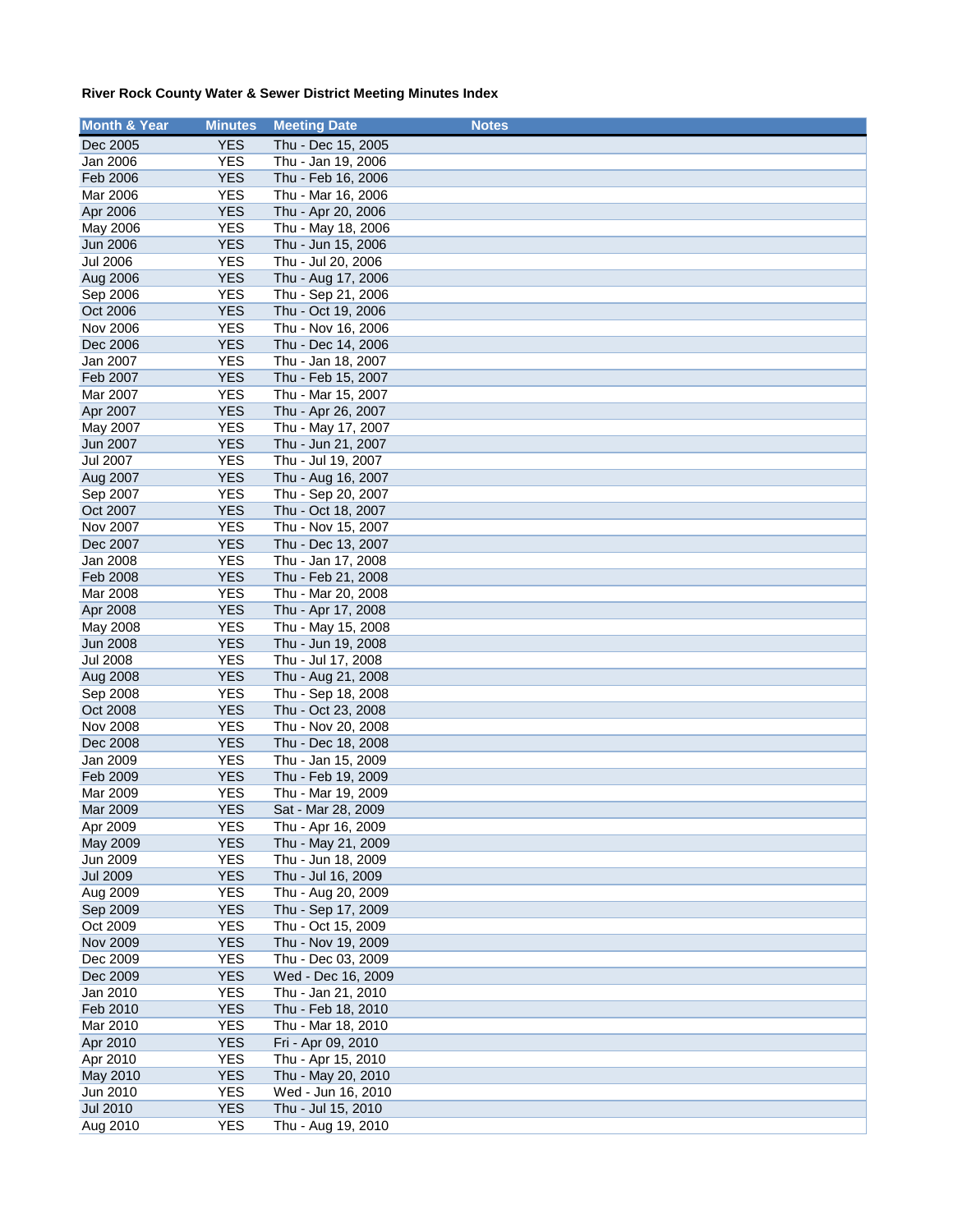| <b>Month &amp; Year</b> | <b>Minutes</b>           | <b>Meeting Date</b>                      | <b>Notes</b> |
|-------------------------|--------------------------|------------------------------------------|--------------|
| Sep 2010                | <b>YES</b>               | Thu - Sep 16, 2010                       |              |
| Oct 2010                | <b>YES</b>               | Thu - Oct 21, 2010                       |              |
| <b>Nov 2010</b>         | <b>YES</b>               | Thu - Nov 18, 2010                       |              |
| Dec 2010                | <b>YES</b>               | Thu - Dec 16, 2010                       |              |
| Jan 2011                | <b>YES</b>               | Thu - Jan 20, 2011                       |              |
| Feb 2011                | <b>YES</b>               | Thu - Feb 17, 2011                       |              |
| Mar 2011                | <b>YES</b>               | Tue - Mar 21, 2017                       |              |
| Apr 2011                | <b>YES</b>               | Thu - Apr 21, 2011                       |              |
| May 2011                | <b>YES</b>               | Thu - May 19, 2011                       |              |
| Jun 2011                | <b>YES</b>               | Sat - Jul 16, 2011                       |              |
| Jun 2011                | <b>YES</b>               | Wed - Jul 27, 2011                       |              |
| Jul 2011                | <b>YES</b>               | Thu - Jul 21, 2011                       |              |
| Aug 2011                | <b>YES</b>               | Thu - Aug 18, 2011                       |              |
| Sep 2011                | <b>YES</b>               | Thu - Sep 15, 2011                       |              |
| Oct 2011                | <b>YES</b>               | Wed - Oct 05, 2011                       |              |
| Oct 2011                | <b>YES</b>               | Thu - Oct 20, 2011                       |              |
| Nov 2011                | <b>YES</b>               | Thu - Nov 17, 2011                       |              |
| Dec 2011                | <b>YES</b>               | Thu - Dec 15, 2011                       |              |
| Jan 2012                | <b>YES</b>               | Thu - Jan 19, 2012                       |              |
| Feb 2012                | <b>YES</b>               | Mon - Feb 06, 2012                       |              |
| Feb 2012<br>Feb 2012    | <b>YES</b><br><b>YES</b> | Thu - Feb 16, 2012<br>Mon - Feb 20, 2012 |              |
| Mar 2012                | <b>YES</b>               | Thu - Mar 15, 2012                       |              |
| Apr 2012                | <b>YES</b>               | Thu - Apr 19, 2012                       |              |
| May 2012                | <b>YES</b>               | Thu - May 03, 2012                       |              |
| May 2012                | <b>YES</b>               | Thu - May 17, 2012                       |              |
| Jun 2012                | <b>YES</b>               | Thu - Jun 21, 2012                       |              |
| Jul 2012                | <b>YES</b>               | Thu - Jul 19, 2012                       |              |
| Aug 2012                | <b>YES</b>               | Thu - Aug 16, 2012                       |              |
| Sep 2012                | <b>YES</b>               | Thu - Sep 20, 2012                       |              |
| Oct 2012                | <b>YES</b>               | Thu - Oct 18, 2012                       |              |
| Nov 2012                | <b>YES</b>               | Thu - Nov 15, 2012                       |              |
| Dec 2012                | <b>YES</b>               | Thu - Dec 20, 2012                       |              |
| Jan 2013                | <b>YES</b>               | Thu - Jan 17, 2013                       |              |
| Feb 2013                | <b>YES</b>               | Thu - Feb 21, 2013                       |              |
| Mar 2013                | <b>YES</b>               | Thu - Mar 21, 2013                       |              |
| Apr 2013                | <b>YES</b>               | Thu - Apr 18, 2013                       |              |
| May 2013                | <b>YES</b>               | Thu - May 16, 2013                       |              |
| Jun 2013                | <b>YES</b>               | Thu - Jun 20, 2013                       |              |
| Jul 2013                | <b>YES</b>               | Thu - Jul 18, 2013                       |              |
| <b>Jul 2013</b>         | <b>YES</b>               | Tue - Jul 31, 2018                       |              |
| Aug 2013                | <b>YES</b><br><b>YES</b> | Thu - Aug 15, 2013<br>Thu - Sep 19, 2013 |              |
| Sep 2013<br>Oct 2013    | <b>YES</b>               | Thu - Oct 17, 2013                       |              |
| Nov 2013                | <b>YES</b>               | Thu - Nov 21, 2013                       |              |
| Dec 2013                | <b>YES</b>               | Thu - Dec 19, 2013                       |              |
| Jan 2014                | <b>YES</b>               | Thu - Jan 16, 2014                       |              |
| Feb 2014                | YES                      | Thu - Feb 20, 2014                       |              |
| Mar 2014                | <b>YES</b>               | Thu - Mar 20, 2014                       |              |
| Apr 2014                | <b>YES</b>               | Thu - Apr 17, 2014                       |              |
| May 2014                | <b>YES</b>               | Thu - May 15, 2014                       |              |
| Jun 2014                | <b>YES</b>               | Thu - Jun 19, 2014                       |              |
| <b>Jul 2014</b>         | <b>YES</b>               | Thu - Jul 17, 2014                       |              |
| Aug 2014                | <b>YES</b>               | Thu - Aug 21, 2014                       |              |
| Sep 2014                | <b>YES</b>               | Thu - Sep 18, 2014                       |              |
| Oct 2014                | <b>YES</b>               | Wed - Oct 15, 2014                       |              |
| Oct 2014                | <b>YES</b>               | Thu - Oct 16, 2014                       |              |
| Nov 2014                | <b>YES</b>               | Thu - Nov 20, 2014                       |              |
| Dec 2014                | <b>YES</b>               | Thu - Dec 18, 2014                       |              |
| Jan 2015                | <b>YES</b>               | Thu - Jan 15, 2015                       |              |